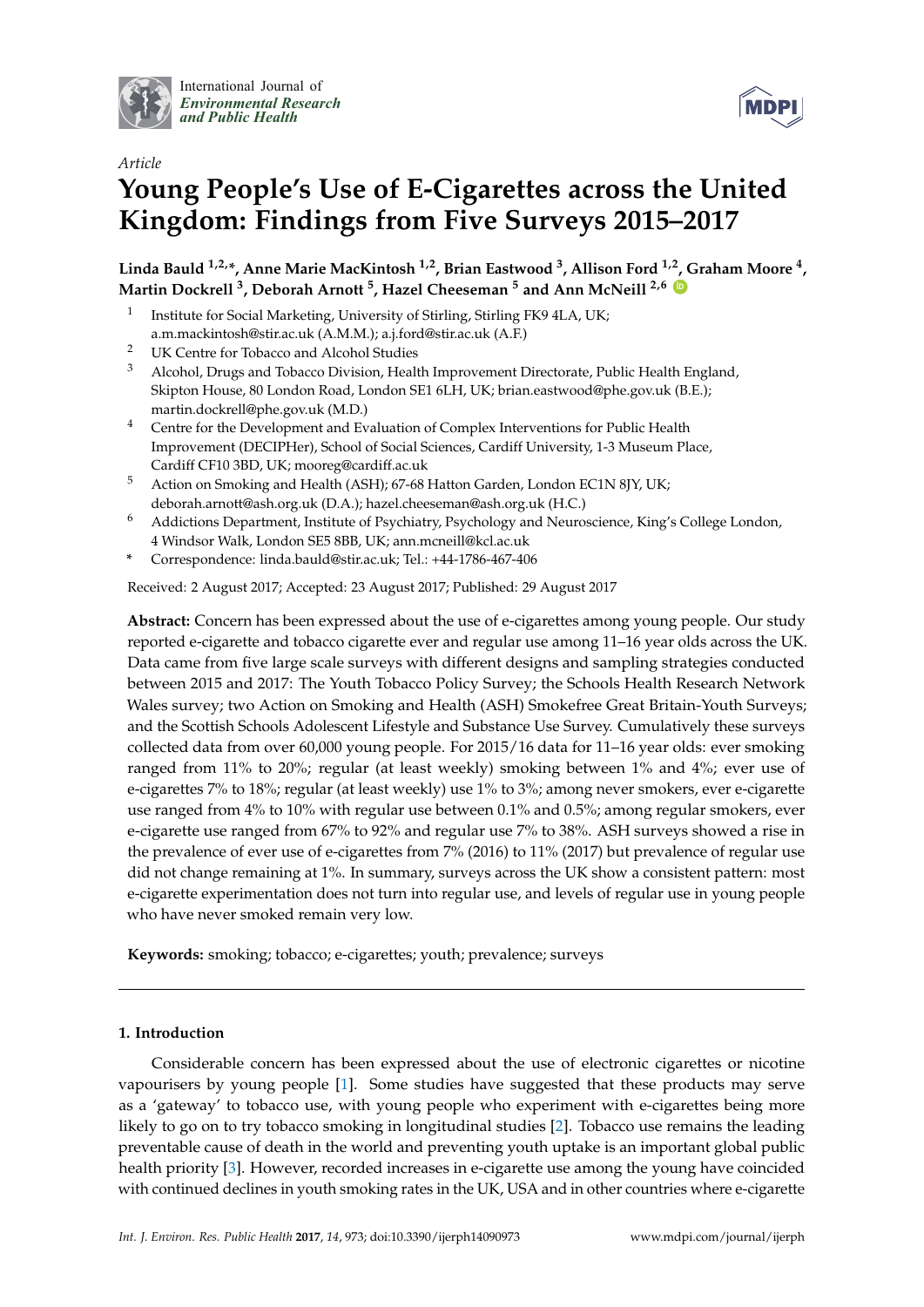use has increased [\[4](#page-10-3)[–6\]](#page-10-4). These two findings seem at odds with each other—If youth e-cigarette use is causing smoking and is being observed in an increasing proportion of young people, why are youth smoking rates continuing to decline?

There are likely to be several explanations for this. Some authors have pointed to the inability of existing longitudinal studies to establish causality, or the small sample sizes within these studies which mean that they do not apply to larger populations of young people [\[7\]](#page-10-5). They also argue that these studies are unable to fully account for the fact that young people who experiment with e-cigarettes may be exposed to a wide range of factors, some of them difficult to measure, which make them more susceptible to future tobacco use [\[5\]](#page-10-6). Another explanation may lie in the way in which e-cigarette and tobacco use is measured in surveys. In many cases, questions simply ask about ever or recent (past 30 day) use and do not explore regular use. Given that fewer than one in four young people who try tobacco go on to become regular smokers [\[8,](#page-10-7)[9\]](#page-10-8), it may be that accurate assessment of frequency of both smoking and e-cigarette use is important to better understand population level trends.

In the United Kingdom (England, Wales, Scotland, and Northern Ireland), considerable effort has been invested in tracking youth smoking rates and in recent years questions on e-cigarettes have been added to surveys. The UK is a country of particular interest, as it is has introduced rigorous regulations to reduce the potential risks of e-cigarettes but has sought to maximise the opportunity that e-cigarettes present for smoking cessation and smokefree homes. It is therefore integral to such a strategy that any adverse impacts on adolescents are monitored in a country which seeks to balance health risks and opportunities. The questions added to youth surveys in the UK assess both ever and more frequent use of both tobacco products and e-cigarettes [\[10\]](#page-10-9). Most publications have focused on single surveys conducted at the UK level, or in one of the four countries which make up the UK [\[11–](#page-10-10)[13\]](#page-10-11). The current study builds on a previous analysis that provided an initial comparative overview of UK youth survey data on e-cigarette use from 2014 [\[10\]](#page-10-9). The current study includes the latest data from across the UK and provides a more in-depth analysis, aiming to assess recent trends in ever and regular use of tobacco and electronic cigarettes. Comparable data from four surveys conducted in 2015–2016 are included, supplemented by very recent additional data from one survey (covering all of the UK with the exception of Northern Ireland) in 2017.

#### **2. Materials and Methods**

#### *2.1. Design*

Data came from five surveys conducted between 2015 and 2017: the Youth Tobacco Policy Survey (YTPS); the Schools Health Research Network (SHRN) Wales survey; two Action on Smoking and Health (ASH) Smokefree GB-Youth Surveys; and the Scottish Schools Adolescent Lifestyle and Substance Use Survey (SALSUS). The surveys differed in both administration method and approach to measuring e-cigarette use.

YTPS data came from Wave 8 of the UK Youth Tobacco Policy Survey (YTPS), a long-running, repeat cross-sectional study examining the impact of tobacco policies on adolescents. The survey comprised an in-home face-to-face interview, followed by a self-completion questionnaire to gather more sensitive information on smoking behaviour and e-cigarette use. Both the face-to-face and self-completion questionnaires were completed using Computer Assisted Telephone Interviewing (CAPI). FACTS International (Ashford, UK), a market research company, recruited participants and conducted the fieldwork during August and September 2016. Parental and participant informed consent was obtained prior to each interview. Ethics approval was granted by the School of Health Sciences Research Ethics Committee at the University of Stirling.

ASH Smokefree GB-Youth data came from two waves of annual national internet surveys of 11–18 year olds in Great Britain (England, Wales and Scotland with the exclusion of Northern Ireland), one conducted in March and April 2016 [\[11\]](#page-10-10) and another in March and April 2017 (currently unpublished). YouGov (a public limited company, London, UK) was commissioned by the charity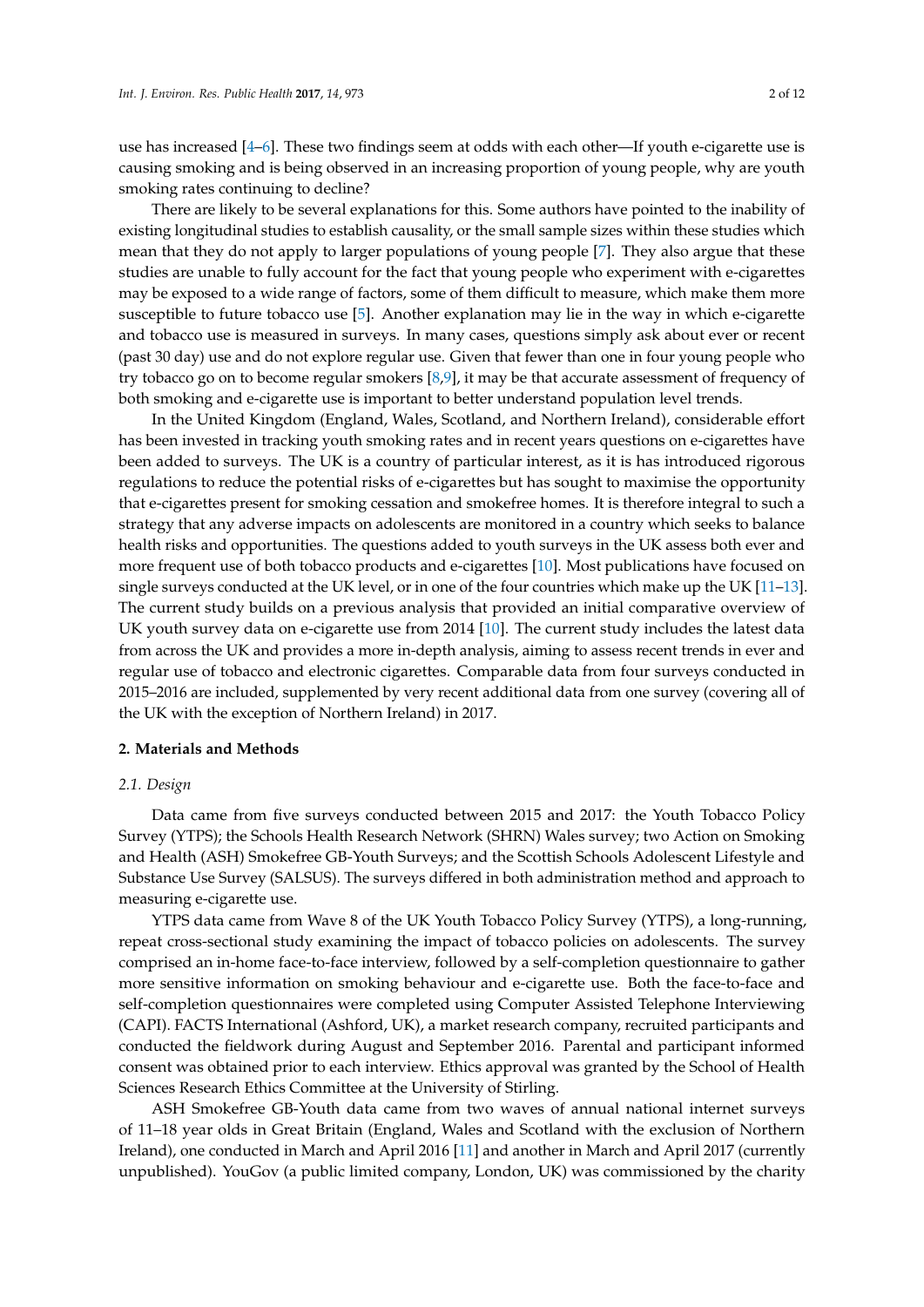ASH to conduct annual surveys from 2013 to 2017. Informed consent was provided by either a parent of those aged 11 to 15, or by the individuals aged 16 to 18. For further details on methods see Eastwood et al. [\[11\]](#page-10-10). To facilitate comparison with the other surveys, only data from 11 to 16 year olds in the ASH Smokefree GB surveys are included in this paper.

SHRN Wales data came from a schools based survey administered in 87 secondary schools in Wales between September and December 2015. The survey was an online, self-completion survey, available in English and Welsh. Schools managed its implementation using their own facilities. For further details on the methods see de Lacy et al. [\[13\]](#page-10-11). The survey was voluntary and completed anonymously. Parents were provided with information in advance of the survey and were given the option of withdrawing their child from the survey. Ethical approval (SREC/1530) was granted by the Cardiff University School of Social Sciences Research Ethics Committee.

SALSUS data came from the 2015 wave of a long-running schools based self-completion survey, administered under exam conditions by teachers in a mixed ability class. For further details on methods see the SALSUS technical report [\[14\]](#page-10-12). For the first time, in the 2015 wave, conducted between September 2015 and January 2016, half of the sample completed the survey online while the other half completed it using the traditional paper based approach. Data from the online and paper based responses are merged as the mode effect report [\[15\]](#page-10-13) indicated no significant difference by mode of completion in key behavioural variables. Parents and pupils were provided with information about the survey and parents were provided with slips to return to the school if they did not wish their child to participate. Pupils were informed that they did not have to complete the questionnaire or they could refuse to answer specific questions.

## *2.2. Sampling Strategy*

YTPS: Using random location quota sampling, a sample of 11 to 16 year olds was drawn from households across the UK. Sampling involved a random selection of 92 electoral wards stratified by Government Office Region and A Classification Of Residential Neighbourhoods (ACORN) classification (a geodemographic classification system that describes demographic and lifestyle profiles of small geographic areas) to ensure the coverage of a range of geographic areas and socio-demographic backgrounds. Wards covering the islands, areas north of the Caledonian Canal, or those with fewer than three urban/suburban Enumeration Districts were excluded from the sampling frame for cost and practicality reasons. In each selected ward, interviewers approached households until a quota of 15 interviews was obtained, balanced across gender and age. A total sample of 1213 was achieved.

ASH Smokefree GB-Youth: This survey has been running annually since 2013 and, each year, a proportion of respondents are followed-up and a new cross-sectional sample is also recruited. For the purpose of this paper, data are only presented for newly recruited respondents, aged 11 to 16 years, in each year. A total of 1205 11 to 16 year olds were recruited to the cross-sectional sample in 2016, and 1361 were recruited in 2017.

SHRN Wales: All 113 schools in the Wales School Health Research Network, with representation from all local authority areas [\[13\]](#page-10-11), were invited to participate in the survey. A total of 87 schools participated. Schools were asked to include all students, but if this was not possible, to include a minimum of two randomly selected, mixed ability classes per year. A total sample of 32,479 was achieved.

SALSUS: A random, nationally representative sample of S2 (second year) and S4 (fourth year) secondary school pupils was selected with classes as the primary sampling unit. All local authority and independent schools in Scotland were eligible for inclusion in the sample, with the exception of special schools. A total of 13,607 S2 and 11,697 S4 pupils responded. S2 pupils are referred to as '13 year olds' and S4 pupils are referred to as '15 year olds' for ease. Some pupils may be slightly older or younger.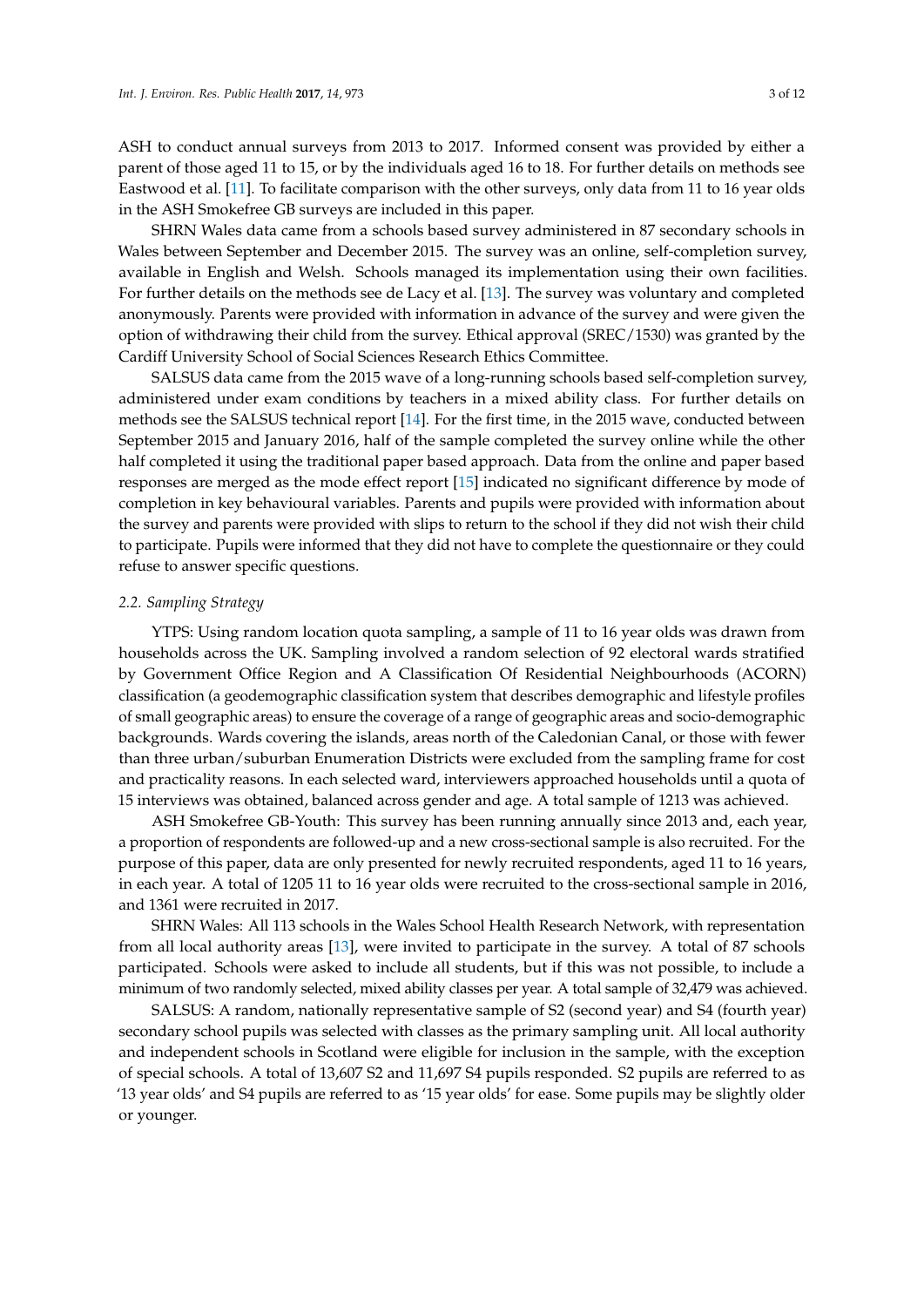#### *2.3. Measures*

The way in which measures of smoking prevalence and e-cigarette prevalence were assessed in the surveys varied slightly. However, the response categories for each product were sufficiently similar to enable the classification of respondents into 'never use', 'ever use', and 'regular (at least weekly) use'. Table [1](#page-3-0) outlines the different questions used and how each response category links to 'never', 'ever', and 'regular' e-cigarette use.

<span id="page-3-0"></span>

| <b>Use</b> |                    | <b>YTPS</b>                                                                                                                                                                                                                                   | <b>SHRN Wales</b>                                                                                                                                                                | <b>ASH Smokefree</b><br>GB-Youth #                                                                                                                                                                 | <b>SALSUS</b>                                                                                                                                                                                                       |
|------------|--------------------|-----------------------------------------------------------------------------------------------------------------------------------------------------------------------------------------------------------------------------------------------|----------------------------------------------------------------------------------------------------------------------------------------------------------------------------------|----------------------------------------------------------------------------------------------------------------------------------------------------------------------------------------------------|---------------------------------------------------------------------------------------------------------------------------------------------------------------------------------------------------------------------|
| Never use  |                    | I have never used<br>e-cigarettes                                                                                                                                                                                                             | At what age did you first<br>do the following things?<br>(If there is something<br>that you have never<br>done choose the "never"<br>category)  used<br>an e-cigarette.<br>never | I have never used<br>an e-cigarette                                                                                                                                                                | I have never used<br>an e-cigarette                                                                                                                                                                                 |
| Ever use   |                    | I have only ever tried<br>e-cigarettes once or twice<br>I have used e-cigarettes<br>in the past, but I never<br>use them now<br>I occasionally use<br>e-cigarettes (less than<br>once a month)<br>I use e-cigarettes at least<br>once a month | any response other<br>than never                                                                                                                                                 | I have only tried an<br>e-cigarette once or twice<br>I use e-cigarettes<br>sometimes but no more<br>than once a month<br>I use e-cigarettes more<br>than once a month but<br>less than once a week | I used to use<br>e-cigarettes but don't<br>use them anymore<br>I have tried an<br>e-cigarette once<br>I have tried e-cigarettes<br>a few times<br>I use e-cigarettes<br>sometimes, but no more<br>than once a month |
|            | Regular<br>$use *$ | I use e-cigarettes at least<br>once a week                                                                                                                                                                                                    | How often do you use<br>e-cigarettes at present?<br>Every day<br>At least once a week but<br>not every day                                                                       | I use e-cigarettes more<br>than once a week but not<br>every day<br>I use e-cigarettes<br>every day                                                                                                | I use e-cigarettes once<br>a week or more                                                                                                                                                                           |

| <b>Table 1.</b> Measures of e-cigarette use from the different surveys. |  |
|-------------------------------------------------------------------------|--|
|-------------------------------------------------------------------------|--|

# ASH Smokefree GB-Youth: only asked of those who'd heard of e-cigarettes. If they hadn't heard of e-cigarettes they were considered de facto 'Never users'. \* 'Regular use' is a sub-category of 'ever use'. YTPS: UK Youth Tobacco Policy Survey; SHRN Wales: Wales School Health Research Network; ASH Smokefree GB-Youth: Action on Smoking and Health Smokefree Great Britain-Youth; SALSUS: Scottish Schools Adolescent Lifestyle and Substance Use Survey.

## 2.3.1. E-Cigarette Use

Some of the surveys initially asked about the awareness of e-cigarettes and filtered out those who had not heard of e-cigarettes. Within this paper, the prevalence of e-cigarette use is calculated as a percentage of all respondents, with those who have never heard of e-cigarettes classed as having never used e-cigarettes.

YTPS: Questions on e-cigarettes were introduced with: "*Now we'd like you to think about electronic cigarettes, sometimes called e-cigarettes, e-shisha or vaping devices. E-cigarettes puff a vapour that looks like smoke but, unlike normal cigarettes, you don't light them with a flame and they don't burn tobacco. Have you ever heard of e-cigarettes?*" Subsequent questions on e-cigarettes were asked of all respondents, regardless of whether they had heard of e-cigarettes, by including a description and visual representation of e-cigarettes: "*E-cigarettes come in different styles. Some look similar to normal cigarettes and have a glowing tip while some look more like pens. Here is a picture of some different styles of e-cigarettes."* (Figure [1\)](#page-4-0) *"Have you ever seen any of these types of e-cigarettes?"* One item in the self-completion questionnaire assessed e-cigarette use: *"Which of these best describes whether or not you have ever used or tried e-cigarettes?"* Table [1](#page-3-0) shows the response options and classification into 'never use', 'ever use' and 'regular use'.

ASH Smokefree GB-Youth: Youth were asked "*Have you ever heard of e-cigarettes? They are also sometimes called shisha pens, vapourisers or electronic cigarettes.*" Those who had heard of e-cigarettes were then asked "*Which of the following describes your experience of e-cigarettes?"* Table [1](#page-3-0) shows the response options. Those who had never heard of e-cigarettes were treated as having never tried e-cigarettes.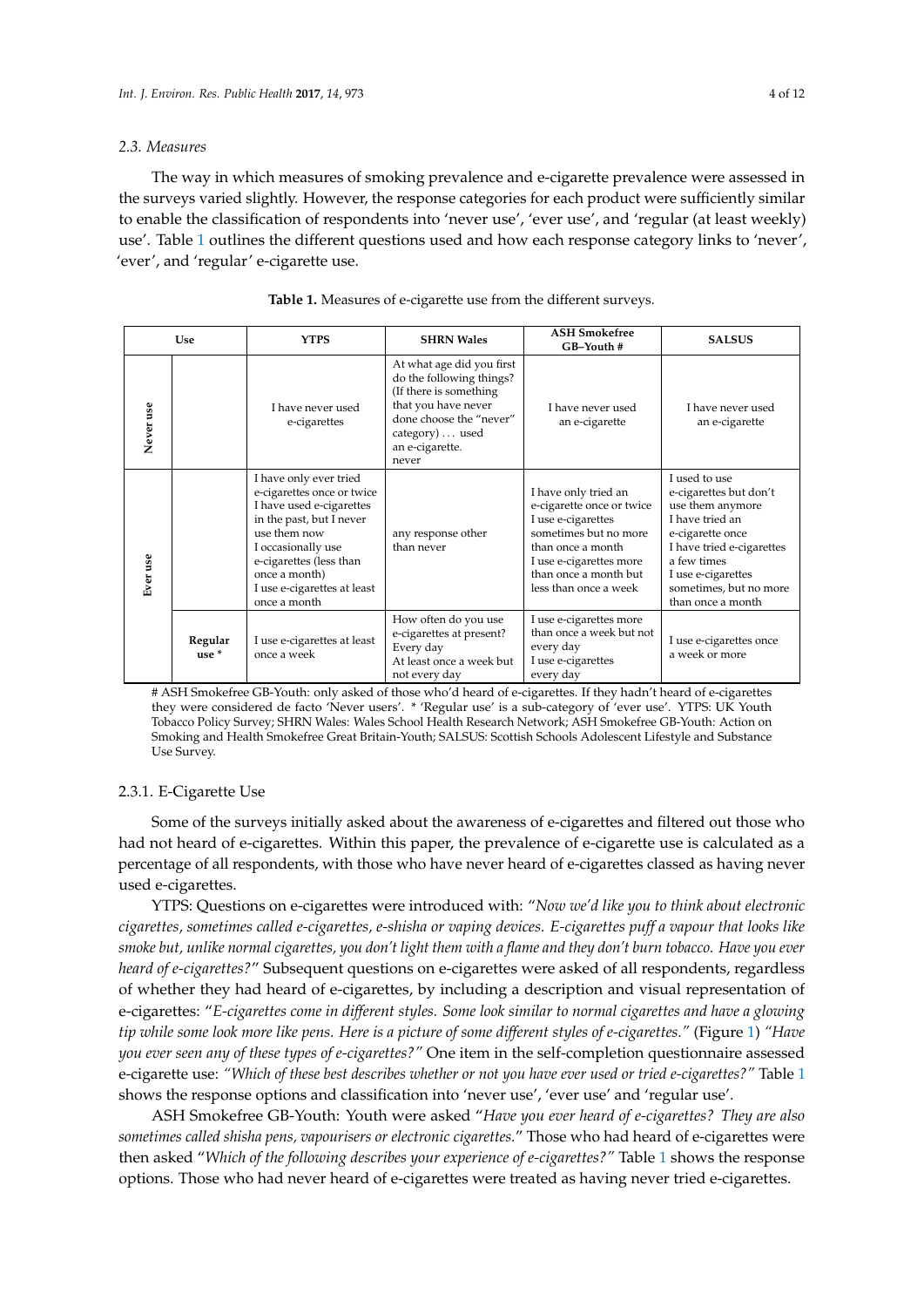<span id="page-4-0"></span>

**Figure 1.** Visual prompt used in the Youth Tobacco Policy Survey (YTPS) to illustrate different styles **Figure 1.** Visual prompt used in the Youth Tobacco Policy Survey (YTPS) to illustrate different styles of e-cigarettes. of e-cigarettes.

SHRN Wales: E-cigarettes were introduced as "*a device used to inhale vapour, sometimes called vaping, including those which look like a conventional cigarette with a glowing tip, or like a pen or a small bottle (a 'tank')*". Young people were asked at what age they first used an e-cigarette, with options other than "never" classified as 'ever users'. 'Ever users' were also asked "How often do you use e-cigarettes at present?" with answers of "every day" or "at least once a week but not every day<mark>" classed as 'regular use'</mark>.

SALSUS: E-cigarettes were introduced as "An electronic cigarette (sometimes called an 'e-cigarette') is a tube that can look like a normal cigarette, can have a glowing tip and puffs a vapour that looks like smoke but, other than "never" classified as 'ever users'. 'Ever users' were also asked "*How often do you use e-*unlike normal cigarettes, they don't burn tobacco''. Pupils were given a list of response options (see Table [1\)](#page-3-0)<br> and were asked which one best described them.

## SALSUS: E-cigarettes were introduced as "*An electronic cigarette (sometimes called an 'e-cigarette') is a tube that can look like a normal cigarette, can have a glowing tip and puffs a vapour that looks*  2.3.2. Smoking Status

YTPS: Smoking status was established based on two questions. Never smokers consisted of participants who indicated "*I have never smoked"* in response to one question, and confirmed '*I have never tried smoking, not even a puff or two'* at a subsequent question. All participants who did not consisted of participants who indicated "*I usually smoke between one and six cigarettes per week'* or participants who indicated "*I have never smoked"* in response to one question, and confirmed '*I have*  '*I usually smoke more than six cigarettes per week"*. classify as *never smokers* were classed as having *ever smoked*. Regular smokers, a subset of ever smokers,

*never tried smoking, not even a puff or two'* at a subsequent question. All participants who did not classify ASH Smokefree GB-Youth: Smoking status was established based on one question. Youth were categorised into never, ever, and regular smokers as follows: "I *have never smoked cigarettes, not even a usually smoke more than six cigarettes per week"*. *puff or two*" (categorised as 'never smokers'); "*I have only ever tried smoking cigarettes once"*, "*I used to smoke sometimes but I never smoke cigarettes now",* and "I sometimes smoke cigarettes now but less than one a week", "I usually smoke between one and six cigarettes a week" and "I usually smoke more than six cigarettes a week" (categorised as 'ever smokers'). Regular smokers, a subset of ever smokers, comprised of those who smoked at least one cigarette a week.

*a week*", "*I usually smoke between one and six cigarettes a week*" and "*I usually smoke more than six cigarettes*  SHRN Wales: Smoking status was established based on two questions. Never smokers were those who answered '*never*' to "*At what age did you first do the following things: Smoked a cigarette (more than a puff)*". All participants who did not classify as never smokers were classed as having *ever smoked*. A subsequent question on frequency of current smoking was used to identify regular smokers as those who answered "*At least once a week, but not every day*" or "*Every day"*.

SALSUS: Smoking status was established based on one question. Never smokers consisted of participants who indicated 'I have never smoked'. All participants who did not classify as *never smokers* were classed as having *ever smoked*. Regular smokers, a subset of ever smokers, consisted of participants who indicated "*I usually smoke between one and six cigarettes a week*' or '*I usually smoke more than six cigarettes a week*".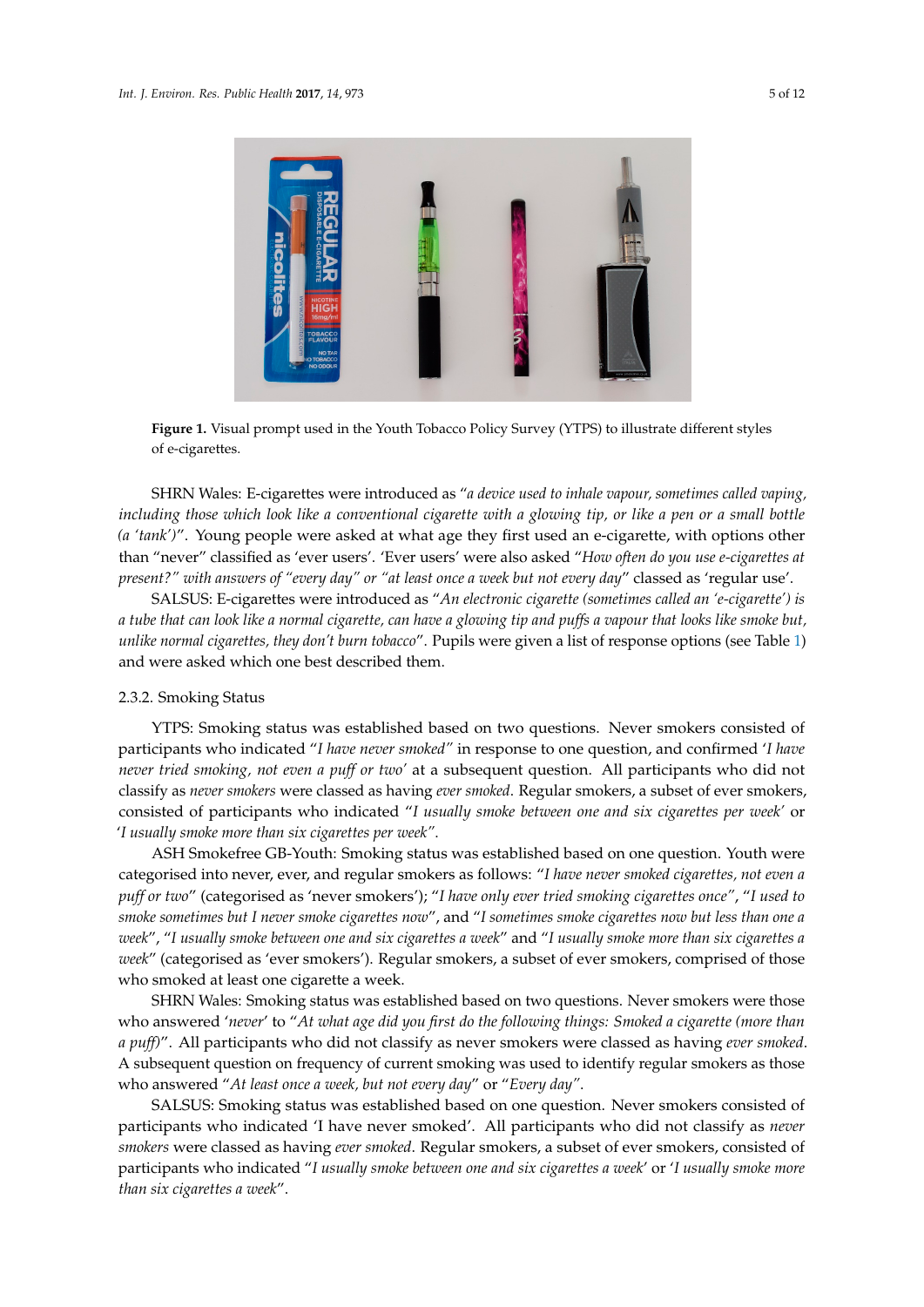#### *2.4. Data Analysis*

Descriptive data on the prevalence of smoking and e-cigarette use are presented graphically from all the surveys in 2015 and 2016 and then data from the most recent ASH Smokefree GB-Youth survey, conducted in 2017, is presented alongside its 2016 counterpart. E-cigarette prevalence is presented for all respondents, and also for never smokers and regular smokers. Data from the YTPS have been weighted to standardise by age and gender. Data from ASH Smokefree GB-Youth 2016 and 2017 were weighted to be representative of all 11–18 year olds in Great Britain, using age, gender and region of residence. Data from SALSUS were weighted to be representative of pupils across Scotland. For brevity only weighted percentages are presented. For the two waves of the ASH Smokefree GB-Youth survey, the Pearson Chi-square statistic was used to test for independence of ever-use of e-cigarette and year of survey. This statistic was corrected for the stratified survey design with a second-order correction, and converted into an F statistic as per Eastwood et al. [\[16\]](#page-10-14).

## **3. Results**

## *3.1. 2015/2016 Surveys*

#### 3.1.1. Smoking Prevalence

In the YTPS survey of 11 to 16 year olds, one in five (20%) had ever smoked (including having tried smoking) (Figure [2\)](#page-5-0) while the ASH Smokefree GB-Youth survey and the Wales survey indicated a lower prevalence of ever smoking in the same age group, at 12% and 11% respectively. Among 13 year olds in the SALSUS survey more than one in ten (12%) had ever smoked, rising to almost one in three (31%) by age 15. Regular smoking was low in all the surveys, ranging from between 1% and 4% for 11 to 16 year olds. Among 13 year olds in SALSUS, 2% were regular smokers increasing to 7% by age 15.

<span id="page-5-0"></span>

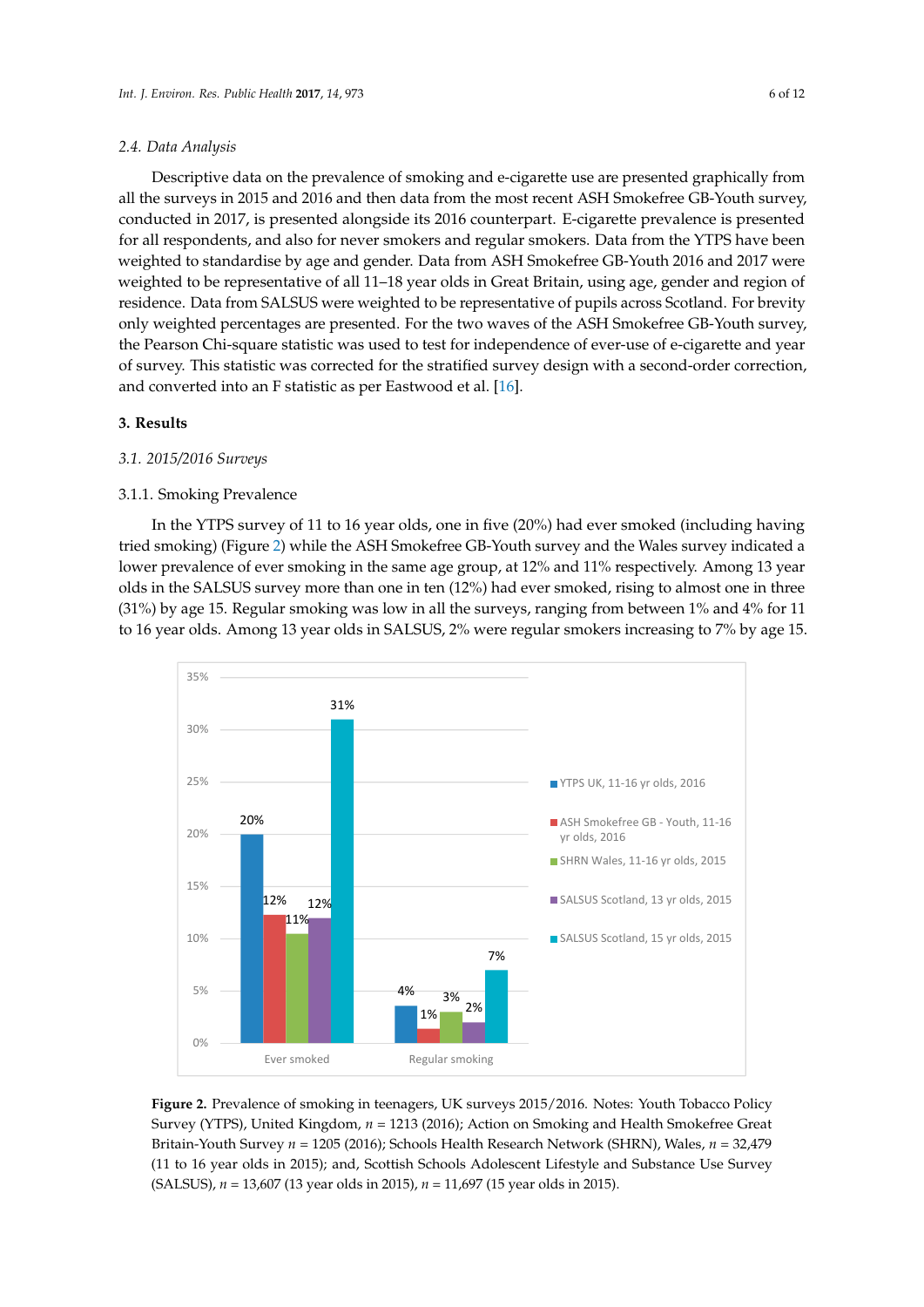#### 3.1.2. Prevalence of E-Cigarette Use

Figure [3](#page-6-0) presents the prevalence of 'ever use' and 'at least weekly use' of e-cigarettes firstly from all respondents from each of the surveys conducted in 2015/16 and then separately for never smokers and regular smokers. *Int. J. Environ. Res. Public Health* **2017**, *14*, 973 8 of 13

<span id="page-6-0"></span>

Figure 3. Prevalence of electronic cigarette (e-cigarette) use in teenagers, UK surveys 2015/2016. Notes: Youth Tobacco Policy Survey (YTPS), United Kingdom, *n* = 1213 (2016); Action on Smoking and Youth Tobacco Policy Survey (YTPS), United Kingdom, *n* = 1213 (2016); Action on Smoking and Health Health Smokefree Great Britain-Youth Survey *n* = 1205 (2016); Schools Health Research Network Smokefree Great Britain-Youth Survey *n* = 1205 (2016); Schools Health Research Network (SHRN), (SHRN), Wales, *n* = 32,479 (11 to 16 year olds in 2015); and, Scottish Schools Adolescent Lifestyle and Wales,  $n = 32,479$  (11 to 16 year olds in 2015); and, Scottish Schools Adolescent Lifestyle and Substance Use Survey (SALSUS), *n* = 13,607 (13 year olds in 2015), *n* = 11,697 (15 year olds in 2015). Base for regular smokers in YTPS and ASH Smokefree GB is less than 50.

## All Respondents: Ever Use of E-Cigarettes

Among all respondents in each of the surveys, prevalence of 'ever use' ranged from 7% to 18% among 11 to 16 year olds. The lowest reported prevalence (7%) was in the ASH Smokefree GB-Youth survey while the YTPS and SHRN Wales surveys reported prevalence among 11 to 16 year olds to be be 15% rising the 32% rising to 32% rising to 32% respectively. The SALSUS school surveys indicated prevalence among 13 year olds to be  $15\%$  rising to 32% at age 15.

## All Respondents: Regular (at Least Weekly) Use of E-Cigarettes  $\mathbf{r}$  to 3%. The YTPS, ASH Smokefree GB-Youth and SALSUS survey of 13 year olds allows survey of 13 year olds allows allows allows survey of 13 years allows survey of 13 years allows allows survey of 13 years allows al

Across the surveys, the prevalence of regular (at least weekly) use, among all respondents, ranged from 1% to 3%. The YTPS, ASH Smokefree GB-Youth and SALSUS survey of 13 year olds all indicated 15 year olds indicated 3% regularly used e-cigarettes. regular use to be 1%, while the SHRN Wales survey of 11 to 16 year olds and the SALSUS survey of

## Never Smokers: Ever Use of E-Cigarettes

 $\mathbf{5}$  and  $\mathbf{6}$  never smokers had ever used an e-cigarette while, in the SHRN Wales while, in the SHRN Wales while, in the SHRN Wales while, in the SHRN Wales while, in the SHRN Wales while, in the SHRN Wales while, Across the surveys, reports of 'ever use' of e-cigarettes, among never smokers, ranged from 4% of never smokers, ranged from 4% of never smokers, ranged from  $\frac{1}{2}$ to 10% among 11 to 16 year olds. The YTPS Survey and ASH Smokefree GB-Youth survey indicated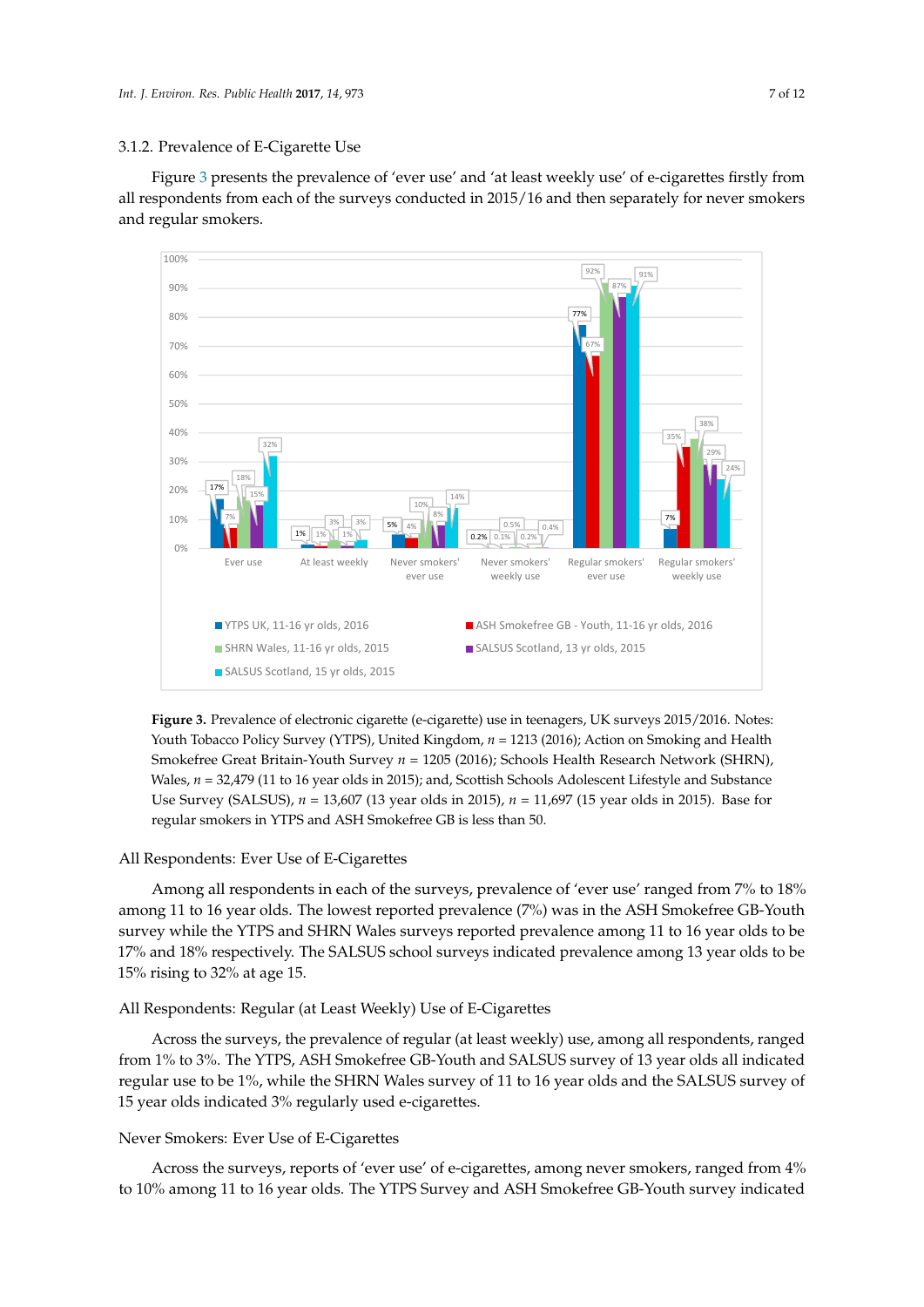5% and 4%, respectively, of never smokers had ever used an e-cigarette while, in the SHRN Wales survey, 10% of never smokers had ever used an e-cigarette. The SALSUS survey indicated 8% of never smokers had tried e-cigarettes at age 13 and, by age 15, 14% had tried them.

Never Smokers: Regular (at Least Weekly) Use of E-Cigarettes

Among never smokers, the regular use of e-cigarettes was very low in all surveys, ranging from<br>... . . . . . 0.1% to 0.5%.

## Regular Smokers: Ever Use of E-Cigarettes

In each of the surveys the majority of regular smokers (ranging from 67% of ASH Smokefree GB-Youth to 92% of SHRN Wales 11 to 16 year olds) had tried e-cigarettes.

Regular Smokers: Regular (at Least Weekly) Use of E-Cigarettes olds, only a small minority (7%, *n* = 3) also used e-cigarettes regularly. Similarly, the ASH Smokefree

Regular (at least weekly) use among regular smokers ranged from 7% to 38% among 11 to 16 year olds. Among the small number of regular smokers ( $n = 44$ ) in the YTPS survey of 11 to 16 year olds, only a small minority ( $7\%$ ,  $n = 3$ ) also used e-cigarettes regularly. Similarly, the ASH Smokefree GB-Youth survey had a very small number of regular smokers  $(n = 14)$  with just over one in three using e-cigarettes regularly. In the other surveys, regular use among regular smokers ranged from 24% to 38%.

## 3.2. ASH Smokefree GB-Youth 2017

More recent data are available for 2017 from the ASH Smokefree GB-Youth survey only. Overall, ever use of e-cigarettes was reported by  $11\%$  of  $11$  to  $16$  year olds in 2017, with  $1\%$  reporting at least weekly use of e-cigarettes (Figure 4). Ever use of e-cigarettes was reported by 4% of never-smokers*,* as compared with 74% of regular smokers. Weekly use of e-cigarettes was reported by 21% of regular smokers and 0.1% of never-smokers. as compared with  $74.4$  of regular smokers. We except use of e-cigarettes was reported by  $21.2$ wore recent data are available for

<span id="page-7-0"></span>

**Figure 4.** Prevalence of electronic cigarette (e-cigarette) use in 11 to 16 year olds, ASH Smokefree **Figure 4.** Prevalence of electronic cigarette (e-cigarette) use in 11 to 16 year olds, ASH Smokefree GB-Youth survey, 2016/2017. Notes: ASH Smokefree GB-Youth Survey  $n = 1205$  (2016),  $n = 1361$  (2017). Base for regular smokers in 2016 survey is only 14 and for 2017 is only 28. Base for regular smokers in 2016 survey is only 14 and for 2017 is only 28.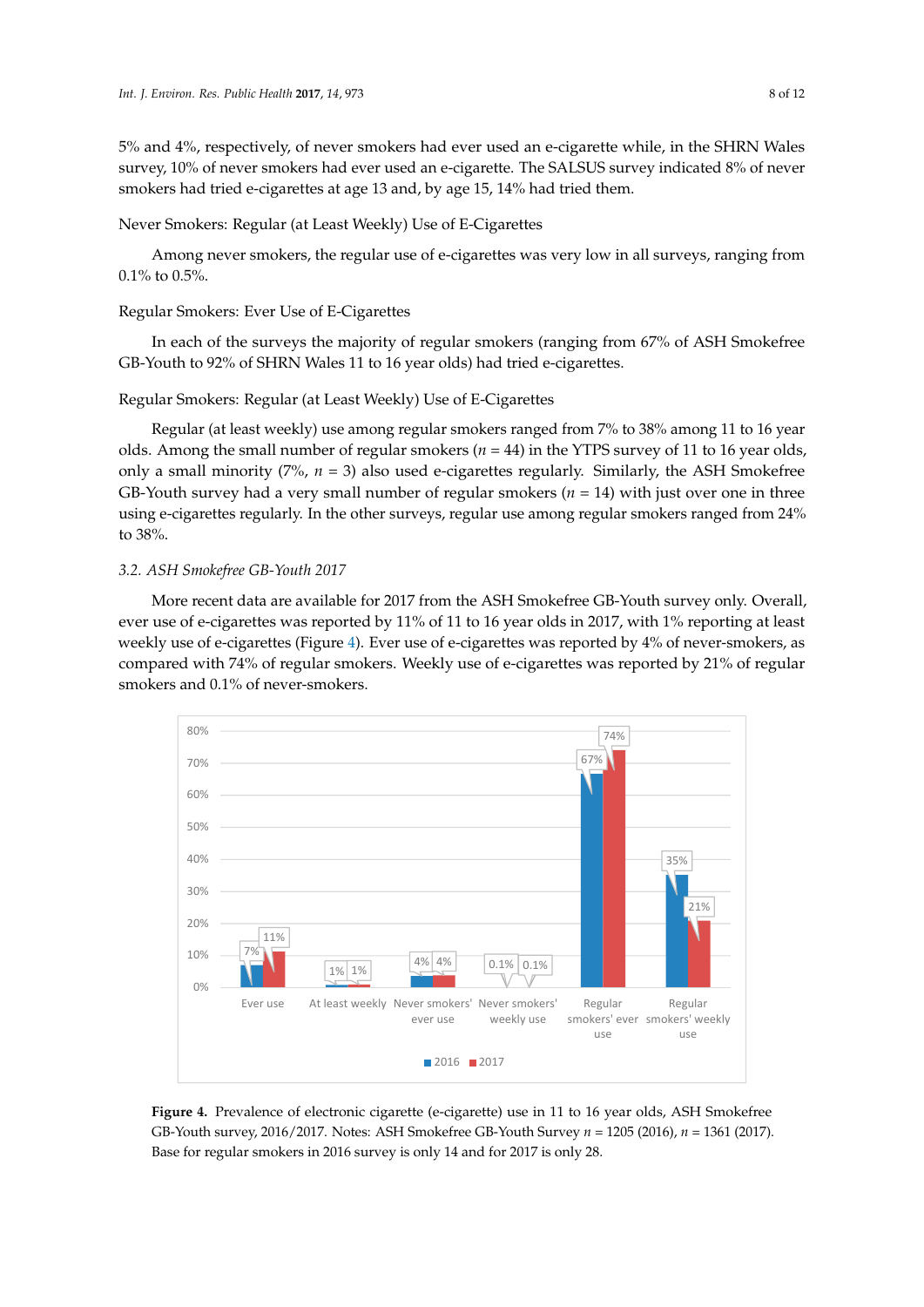Compared with the 2016 data this indicates a rise in prevalence of ever use from 7% in 2016 to 11% in 2017 (*p* < 0.01). However, prevalence of regular use did not change, remaining very low (1%). Prevalence of 'ever use' or 'regular use' among never smokers also remained unchanged. The small base sizes of regular smokers in the surveys make it difficult to detect differences between the two years.

#### **4. Discussion**

Our study reported e-cigarette and tobacco cigarette ever and regular use among 11–16 year olds across the UK. It is important to differentiate between smoking and vaping as these are different behaviours. However, from a public health perspective e-cigarettes are most useful as devices to deter smoking or support cessation and thus in this paper both behaviours have been described. A proactive and pragmatic approach is being taken towards electronic cigarette use in the UK, including promoting them as less harmful nicotine delivery devices to adult smokers who cannot or will not stop smoking, while introducing policies to protect never smoking youth from using e-cigarettes including banning almost all forms of marketing and introducing age of sale laws. Although we found that around a tenth to a fifth of 11–16 year olds report having tried e-cigarettes, only 3% or less report using them at least weekly, most of whom are regular smokers, with less than 0.5% of never smokers reporting weekly e-cigarette use. This pattern was consistent across different surveys from around the UK and suggests that, for now, experimentation with e-cigarettes does not necessarily translate into regular use, particularly among never smokers.

The data are limited by being drawn from surveys with very different designs and involving participants from different combinations of the countries making up the UK. Each of the methodologies used in the surveys have limitations. For example, schools-based surveys are more likely to miss those adolescents who are most at risk of taking up smoking. Internet-based samples may also not be fully representative of the general population, but weighting the sample reduces the risk of bias. Bias may also be introduced as participation of some adolescents was conditional on parental consent. The different methodologies have strengths however, for example online surveys can provide data much more quickly and hence some estimates reported here are very recent. Nevertheless, the consistency of the overall finding (regular e-cigarette use being largely confined to regular smokers) despite these different methodologies gives us confidence in our findings. The very low regular use of e-cigarettes and tobacco cigarettes overall mean that the numbers are often too small to make sub-group comparisons between surveys or over time, however, these low numbers are indicative of the fact that both regular smoking and regular e-cigarette use are rare among youth in the UK.

Our findings indicate that there is no evidence of e-cigarettes driving smoking prevalence upwards. This is important, and suggests that fears about e-cigarettes as a gateway to more youth becoming smokers are not currently justified, at least in the UK. In Scotland, regular smoking has declined markedly since the turn of the century when it was just under 30% for 15 year olds and around 10% for 13 year olds, as compared with 7% among 15 year olds and 2% among 13 year olds in 2015 [\[6\]](#page-10-4). In England, a national schools survey in 2014 [\[17\]](#page-10-15) found that 18% of 11 to 15 year olds reported trying smoking at least once, the lowest level recorded since the survey began in 1982, continuing a decline from 42% who reported trying smoking observed in 2003. Similarly, 3% of pupils reported smoking at least weekly, again a decline since 2002, when 10% were at least weekly smokers. These findings are consistent with ours reported here for Great Britain/UK. The English schools survey also found that 8% of 15 year olds reported smoking at least weekly which is similar to the 7% of pupils aged 15 years old reporting regular weekly smoking in Scotland that we report here. Nevertheless, experimentation with tobacco smoking needs to be further reduced, and new tobacco control measures, such as reducing the accessibility of cheap tobacco to adolescents through reducing the number of outlets selling tobacco or raising the age of legal sale of tobacco to 21, should be given serious consideration [\[18\]](#page-11-0).

Our findings on e-cigarettes indicate that while a significant minority of adolescents report experimenting with e-cigarettes, most experimentation does not become regular use. This suggests that the dependence potential of e-cigarettes might be lower than for tobacco cigarettes where the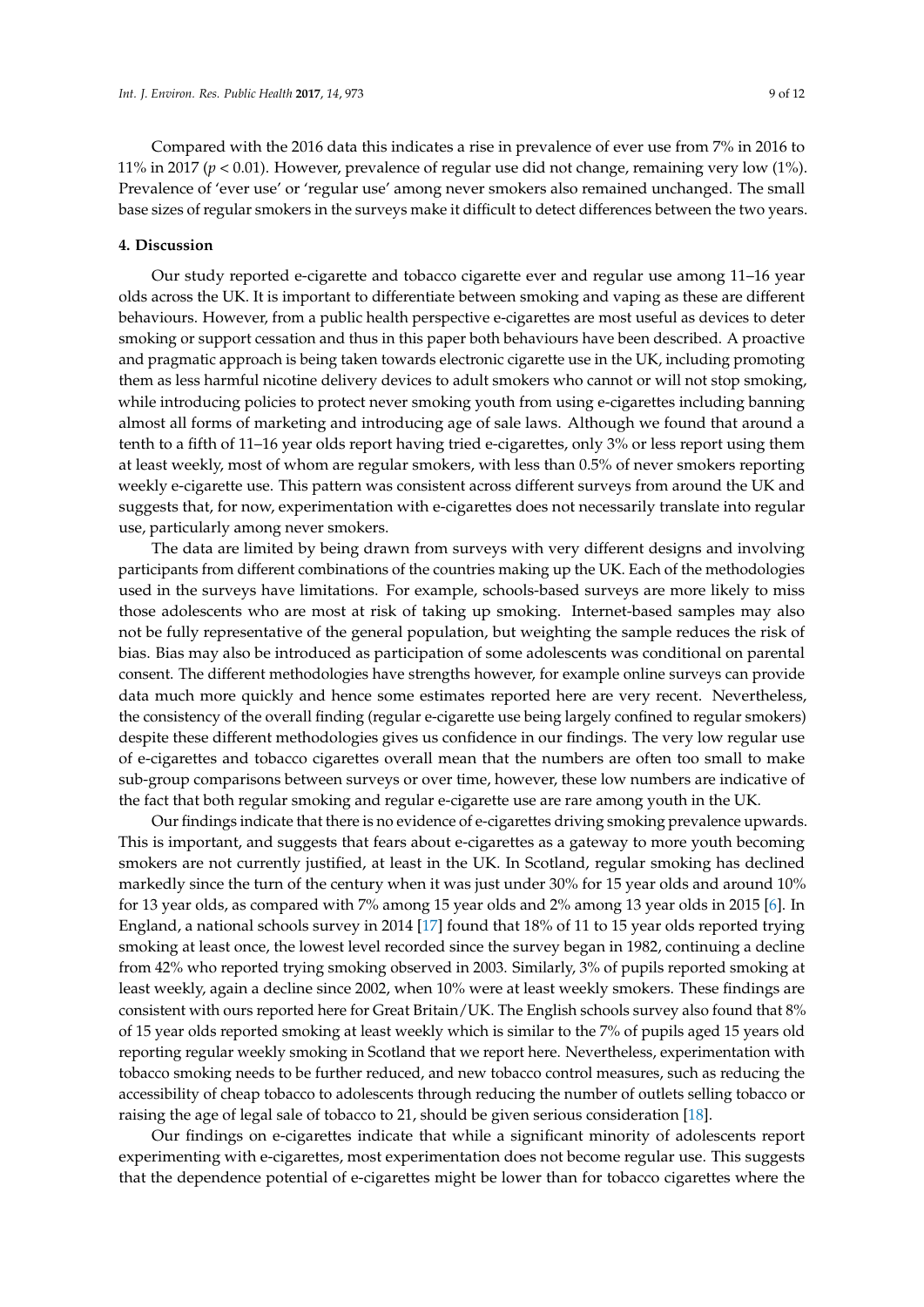trajectory from ever use to regular weekly use appears higher [\[19,](#page-11-1)[20\]](#page-11-2). Experimentation is considerably lower among never smokers and regular use remains very low (less than 0.5%) among never smokers. The SALSUS data presented here can be compared with the previous published survey data from Scotland, which suggests an increase in experimentation with e-cigarettes between 2013 and 2015 and an increase in regular e-cigarette use among smokers. Similarly in Wales, experimentation has increased from 12% (2013) to 18% (2015) and regular use from 1.5% (2013) to 3% (2015). However, the more recent data from the ASH Smokefree GB-Youth survey provided here suggest regular use may now have plateaued. The English national schools survey in 2014 [\[17\]](#page-10-15) found that 22% of pupils reported some experimentation with e-cigarettes which is consistent with estimates taken from our more recent surveys and trends in the ASH youth data reported elsewhere [\[11\]](#page-10-10).

There is some variation in estimates of ever smoking between surveys in our study. This may reflect different age groups (particularly the higher overall rates in the SALSUS data for 15 year olds only). Other reasons may be due to different survey administration methods (school-based, online and household surveys) and extent of geographical coverage across the UK. However, the estimates of regular smoking are more consistent at around 3–4%.

Our data on youth who have ever tried e-cigarettes is comparable with the international data. A review of youth e-cigarette studies published between January 2014 and January 2016 found that similar rates of young people had ever tried an e-cigarette in Canada, Greece, Finland, New Zealand and Ireland, with proportions of between 14.6% and 24% [\[21\]](#page-11-3). Recently published data from the 2014 US National Youth Tobacco Survey (NYTS) similarly reported ever use among middle and high school students as 19.4% [\[22\]](#page-11-4). Furthermore, as with our data, youth e-cigarette experimentation in other countries has followed an upward trend in recent years [\[21\]](#page-11-3).

International comparisons on regular e-cigarette use are more challenging due to differences in survey measures assessing frequency of use. In Greenhill et al.'s [\[21\]](#page-11-3) review of all existing youth studies, only three studies from outside the UK were identified as assessing some form of regular use. Differences in the measures, however, make direct comparisons with our data impossible. More commonly assessed in youth surveys is use of e-cigarettes in the past 30 days. Across countries rates of 30-day e-cigarette use are considerably lower than for ever-use [\[21](#page-11-3)[–23\]](#page-11-5). Youth who report past-30 day use are consistently more likely to also report use of tobacco products. For example, in the NYTS, 87% of the 9.3% who reported any past 30-day e-cigarette use had ever used a tobacco product and the proportion of never smokers using e-cigarettes frequently, i.e., on 10 days or more in the past 30 days, was less than 0.1% [\[22\]](#page-11-4). This is consistent with our data where regular-use of e-cigarettes among never smokers is rare. An important priority for future research is to agree a common set of core measures for youth surveys internationally, similar to recent recommendations for surveys of adults [\[24\]](#page-11-6).

#### **5. Conclusions**

This paper highlights the current rates of e-cigarette use among youth in the UK, where e-cigarettes form a part of a tobacco harm reduction policy landscape. Whilst it is estimated that there are 2.9 million e-cigarette current users among adults in Great Britain [\[25\]](#page-11-7), regular use among 11–16 year olds remains very low, at 3% or less, and remains largely confined to regular smokers. Regular e-cigarette use among never smokers is very rare. These low rates of regular use suggest that youth experimentation is not currently leading to greater frequency of use, however, comparing youth e-cigarette data and trends across surveys and countries is crucial to better understand youth trends. Survey measures must be designed to assess frequency of use, rather than just ever or past 30 day use [\[24\]](#page-11-6).

**Acknowledgments:** The YTPS was supported by a grant from Cancer Research UK (A20456). The ASH Smokefree GB-Youth surveys were supported by grants from Cancer Research UK and the British Heart Foundation. The School Health Research Network is a partnership between the Centre for the Development and Evaluation of Complex Interventions for Public Health Improvement (DECIPHer) at Cardiff University, Welsh Government, Public Health Wales and Cancer Research UK, funded by Health and Care Research Wales via the National Centre for Population Health and Well-being Research.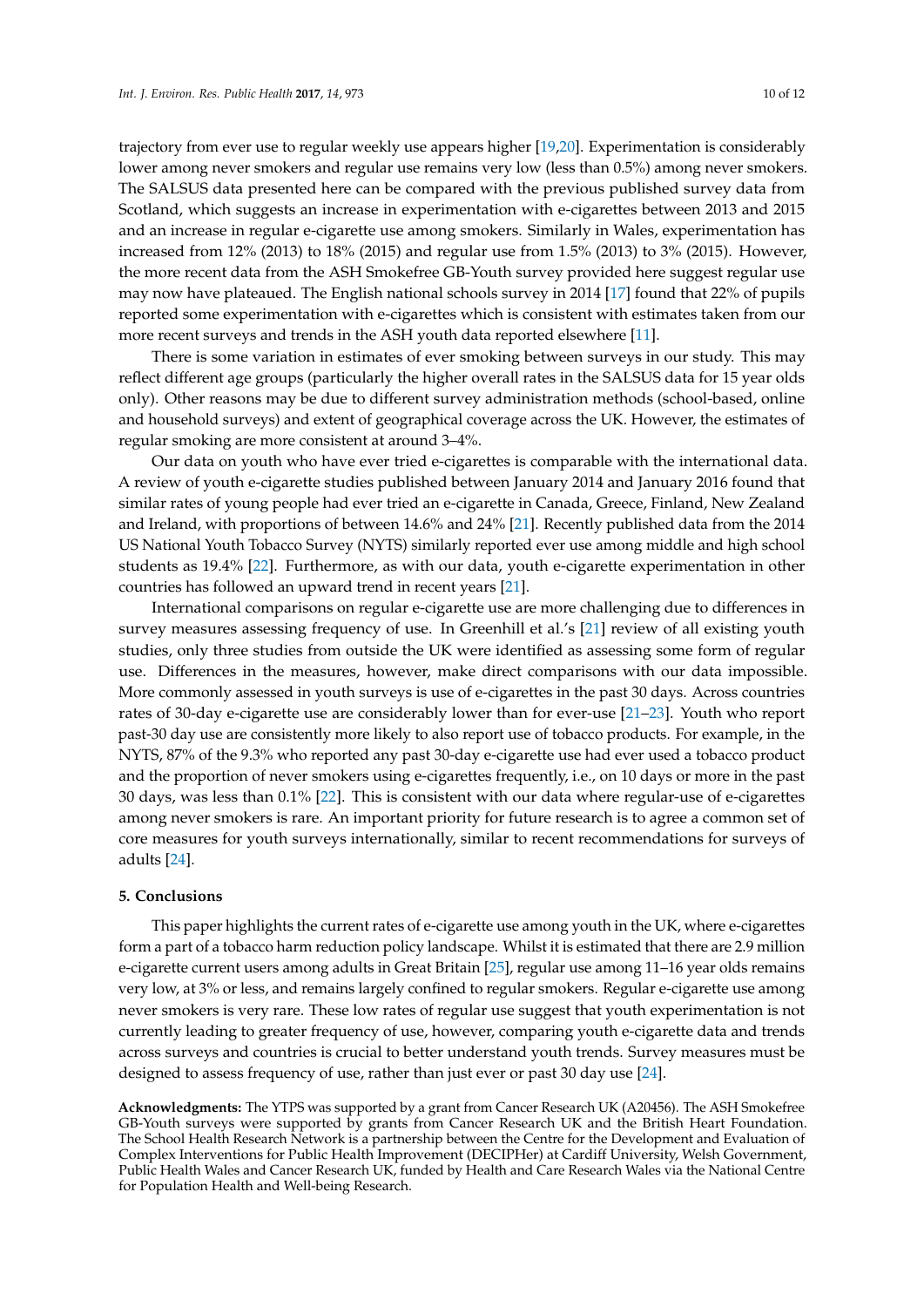**Author Contributions:** L.B. and A.M. conceived the paper. A.M.M. and A.F. designed the YTPS. B.E., M.D., D.A. and H.C. were involved in developing and interpreting the data from the ASH Smokefree GB-Youth surveys. G.M. was involved in designing the SHRN Wales survey and led the design of the e-cigarette elements. A.M.M. and B.E. analysed the data. L.B., A.M.M., A.M. and A.F. drafted sections of the paper. All authors commented on drafts and approved the final version.

**Conflicts of Interest:** The authors declare no conflict of interest. The funders had no role in the design of the study; in the collection, analyses, or interpretation of data; in the writing of the manuscript, and in the decision to publish the results.

## **References**

- <span id="page-10-0"></span>1. Leventhal, A.M.; Strong, D.R.; Kilpatrick, M.G.; Unger, J.B.; Sussman, S.; Riggs, N.R.; Stone, M.D.; Khoddam, R.; Samet, J.M.; Audrain-McGovern, J. Association of electronic cigarette use with initiation of combustible tobacco product smoking in early adolescence. *JAMA* **2015**, *314*, 700–707. [\[CrossRef\]](http://dx.doi.org/10.1001/jama.2015.8950) [\[PubMed\]](http://www.ncbi.nlm.nih.gov/pubmed/26284721)
- <span id="page-10-1"></span>2. Soneji, S.; Barrington-Trimis, J.L.; Wills, T.A.; Leventhal, A.M.; Unger, J.B.; Gibson, L.A.; Yang, J.; Primack, B.A.; Andrews, J.A.; Miech, R.A.; et al. Association between initial use of e-cigarettes and subsequent cigarette smoking among adolescents and young adults: A systematic review and meta-analysis. *JAMA Pediatr.* **2017**, *171*, 788–797. [\[CrossRef\]](http://dx.doi.org/10.1001/jamapediatrics.2017.1488) [\[PubMed\]](http://www.ncbi.nlm.nih.gov/pubmed/28654986)
- <span id="page-10-2"></span>3. American Cancer Society; World Lung Foundation. *The Tobacco Atlas: Smoking Among Youth*; American Cancer Society: Atlanta, GA, USA, 2015.
- <span id="page-10-3"></span>4. Harrell, P.T.; Naqvi, S.M.; Plunk, A.D.; Ji, M.; Martins, S.S. Patterns of youth tobacco and polytobacco usage: The shift to alternative tobacco products. *Am. J. Drug Alcohol Abuse* **2016**, 1–9. [\[CrossRef\]](http://dx.doi.org/10.1080/00952990.2016.1225072) [\[PubMed\]](http://www.ncbi.nlm.nih.gov/pubmed/27668320)
- <span id="page-10-6"></span>5. Warner, K.E. Frequency of e-cigarette use and cigarette smoking by American students in 2014. *Am. J. Prev. Med.* **2016**, *51*, 179–184. [\[CrossRef\]](http://dx.doi.org/10.1016/j.amepre.2015.12.004) [\[PubMed\]](http://www.ncbi.nlm.nih.gov/pubmed/26821834)
- <span id="page-10-4"></span>6. Scottish Government. *Scottish Schools Adolescent and Substance Use Survey (SALSUS): Smoking Report, 2015*; Scottish Government: Edinburgh, UK, 2016.
- <span id="page-10-5"></span>7. Kozlowski, L. Vaping As a 'Gateway' to Smoking Is Still More Hype than Hazard. Available online: <http://theconversation.com/vaping-as-a-gateway-to-smoking-is-still-more-hype-than-hazard-47399> (accessed on 19 July 2017).
- <span id="page-10-7"></span>8. Kozlowski, L.; Giovino, G.A. Softening of monthly cigarette use in youth and the need to harden measures in surveillance. *Prev. Med. Rep.* **2014**, *1*, 53–55. [\[CrossRef\]](http://dx.doi.org/10.1016/j.pmedr.2014.10.003) [\[PubMed\]](http://www.ncbi.nlm.nih.gov/pubmed/26844040)
- <span id="page-10-8"></span>9. Saddleson, M.L.; Kozlowski, L.T.; Giovino, G.A.; Homish, G.G.; Mahoney, M.C.; Goniewicz, M.L. Assessing 30-day quantity-frequency of U.S. adolescent cigarette smoking as a predictor of adult smoking 14 years later. *Drug Alcohol Depend.* **2016**, *162*, 92–98. [\[CrossRef\]](http://dx.doi.org/10.1016/j.drugalcdep.2016.02.043) [\[PubMed\]](http://www.ncbi.nlm.nih.gov/pubmed/26987520)
- <span id="page-10-9"></span>10. Bauld, L.; MacKintosh, A.M.; Ford, A.; McNeill, A. E-cigarette uptake amongst UK youth: Experimentation, but little or no regular use in non-smokers. *Nicotine Tob. Res.* **2016**, *18*, 102–103. [\[CrossRef\]](http://dx.doi.org/10.1093/ntr/ntv132) [\[PubMed\]](http://www.ncbi.nlm.nih.gov/pubmed/26250882)
- <span id="page-10-10"></span>11. Eastwood, B.; East, K.; Brose, L.S.; Dockrell, M.J.; Arnott, D.; Cheeseman, H.; McNeill, A. Electronic cigarette use in young people in Great Britain 2015–2016. *Public Health* **2017**, *149*, 45–48. [\[CrossRef\]](http://dx.doi.org/10.1016/j.puhe.2017.03.019) [\[PubMed\]](http://www.ncbi.nlm.nih.gov/pubmed/28531448)
- 12. Moore, G.; Hewitt, G.; Evans, J.; Littlecott, H.J.; Holliday, J.; Ahmed, N.; Moore, L.; Murphy, S.; Fletcher, A. Electronic-cigarette use among young people in Wales: Evidence from two cross-sectional surveys. *BMJ Open* **2015**, *5*, e007072. [\[CrossRef\]](http://dx.doi.org/10.1136/bmjopen-2014-007072) [\[PubMed\]](http://www.ncbi.nlm.nih.gov/pubmed/25877272)
- <span id="page-10-11"></span>13. de Lacy, E.; Fletcher, A.; Hewitt, G.; Murphy, S.; More, G. Cross-sectional study examining the prevalence, correlates and sequencing of electronic cigarette and tobacco use among 11–16-year olds in schools in Wales. *BMJ Open* **2017**, *6*, e012784. [\[CrossRef\]](http://dx.doi.org/10.1136/bmjopen-2016-012784) [\[PubMed\]](http://www.ncbi.nlm.nih.gov/pubmed/28159848)
- <span id="page-10-12"></span>14. Scottish Government. *Scottish Schools Adolescent and Substance Use Survey (SALSUS): Technical Report, 2015*; Scottish Government: Edinburgh, UK, 2016.
- <span id="page-10-13"></span>15. Scottish Government. *Scottish Schools Adolescent and Substance Use Survey (SALSUS): Mode Effect Study Report, 2015*; Scottish Government: Edinburgh, UK, 2016.
- <span id="page-10-14"></span>16. Eastwood, B.; Dockrell, M.J.; Arnott, D.; Britton, J.; Cheeseman, H.; Jarvis, M.J.; McNeill, A. Electronic cigarette use in young people in Great Britain 2013–2014. *Public Health* **2015**, *129*, 1150–1156. [\[CrossRef\]](http://dx.doi.org/10.1016/j.puhe.2015.07.009) [\[PubMed\]](http://www.ncbi.nlm.nih.gov/pubmed/26293814)
- <span id="page-10-15"></span>17. Fuller, E. *Smoking, Drinking and Drug Use Among Young People in England in 2014*; Health and Social Care Information Centre: Leeds, UK, 2015.